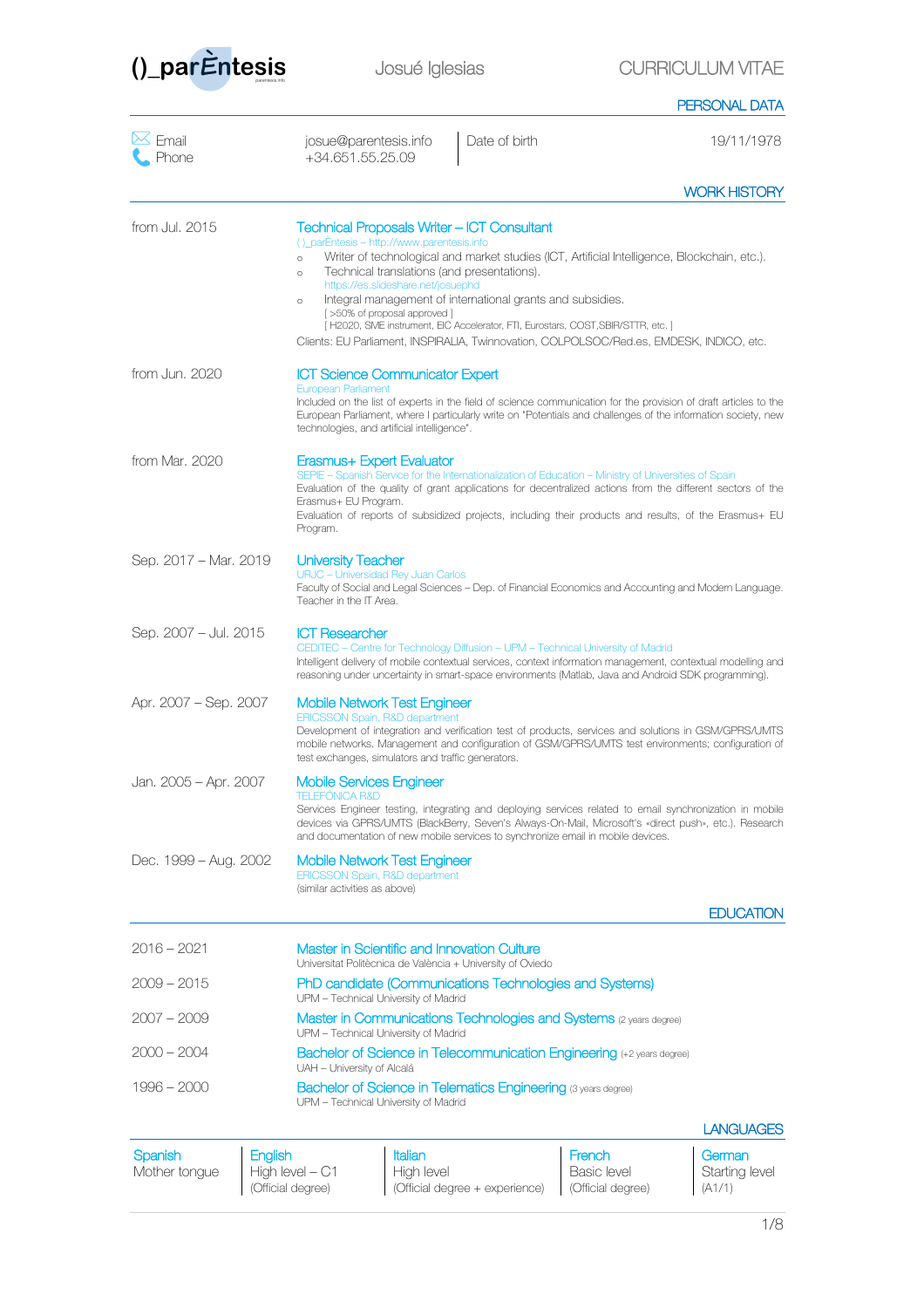

# PUBLICATIONS / CONFERENCE PAPERS

2013

| An evidential and context-aware recommendation strategy to enhance interactions with smart spaces<br>Josué Iglesias, Ana M. Bernardos, and José R. Casar<br>8th International Conference on Hybrid Artificial Intelligence Systems (HAIS 2013), Volume 8073, pags.<br>242-251, ISBN: 978-3-642-40845-8, DOI:10.1007/978-3-642-40846-5 25, Springer<br>Salamanca, Spain – September 2013 |
|-----------------------------------------------------------------------------------------------------------------------------------------------------------------------------------------------------------------------------------------------------------------------------------------------------------------------------------------------------------------------------------------|
| MECCANO: a Mobile-Enabled Configuration framework to Coordinate and Augmented Networks of smart Objects<br>Ana M. Bernardos, Luca Bergesio, Josué Iglesias, José R. Casar<br>J. UCS Journal of Universal Computer Science, voumen 19, issue 17, pags. 2503-2525                                                                                                                         |

· 01–November–2013

## PERSEO: a system to Personalize the Environment Response through Smart phonEs and Objects

- · Luca Bergesio, Íñigo Marquínez, Ana M. Bernardos, Juan A. Besada, José R. Casar (presentación: Josué Iglesias)
- · 5th International Workshop on Smart Environments and Ambient Intelligence (SeNAmI 2013), pags. 640 645, ISBN: 978-1-4673-5075-4, DOI: 10.1109/PerComW.2013.6529572
- · San Diego, California, USA 22–March–2013

2012

- Model-Driven Methodology for Rapid Deployment of Smart Spaces Based on Resource-Oriented Architectures
	- · Iván Corredor, Ana M. Bernardos, Josué Iglesias, José R. Casar
	- · Sensors 2012, 9286-9335; Special Issue "Sensors and Wireless Sensor Networks for Novel Concepts of Things, Interfaces and Applications in Smart Spaces". DOI: 10.3390/s120709286
	- · 6–July–2012

# An attitude-based reasoning strategy to enhance interaction with augmented objects

- · Josué Iglesias, David Gómez, Ana M. Bernardos, José R. Casar
- · 2012 Sixth International Conference on Innovative Mobile and Internet Services in Ubiquitous Computing (IMIS'12), pags. 829-834, ISBN: 978-0-7695-4684-1/12, DOI 10.1109/IMIS.2012.29
- Palermo, Italy July 2012

Activity logging using lightweight classification techniques in mobile devices

- · Henar Martín, Ana M. Bernardos, Josué Iglesias, José R. Casar
- · ACM/Springer Journal of Personal and Ubiquitous Computing. Theme Issue on: Electronic Memories and Life Logging. Springer London. DOI: 10.1007/s00779-012-0515-4
- · 05–April–2012

Towards a lightweight mobile semantic-based approach for enhancing interaction with smart objects

- · Josué Iglesias, Ana M. Bernardos, Luca Bergesio, Jesús Cano, José R. Casar
- · 6th International Workshop on User-Centric Technologies and Applications (CONTEXTS'12)
- · Published in "Distributed Computing and Artificial Intelligence. Advances in Intelligent and Soft Computing Series", Springer Berlin/Heidelberg. Volume 151, pags. 185-196, ISBN: 978-3-642-28764-0, DOI: 10.1007/978-3-642-28765-7\_22
- · Salamanca, Spain March 2012

## Towards a fuzzy-based multi-classifier selection module for activity recognition applications

- · Henar Martín, Josué Iglesias, Jesús Cano, Ana M. Bernardos, José R. Casar
- · 4th International Workshop on Sensor Networks and Ambient Intelligence (SeNAmI 2012) 2012 IEEE International Conference on Pervasive Computing and Communications Workshops (PerCom 2012), pags.871-876, ISBN: 978-1-4673-0905-9, DOI: 10.1109/PerComW.2012.6197634
- · Lugano, Switzerland March 2012

## A Development Methodology to Facilitate the Integration of Smart Spaces into the Web of Things

- · Iván Corredor, Josué Iglesias, Ana M. Bernardos, José R. Casar
- · 4th International Workshop on Sensor Networks and Ambient Intelligence (SeNAmI 2012) 2012 IEEE International Conference on Pervasive Computing and Communications Workshops (PerCom 2012), pags. 829-834, ISBN: 978-1-4673-0905-9, DOI: 10.1109/PerComW.2012.6197626
- · Lugano, Switzerland March 2012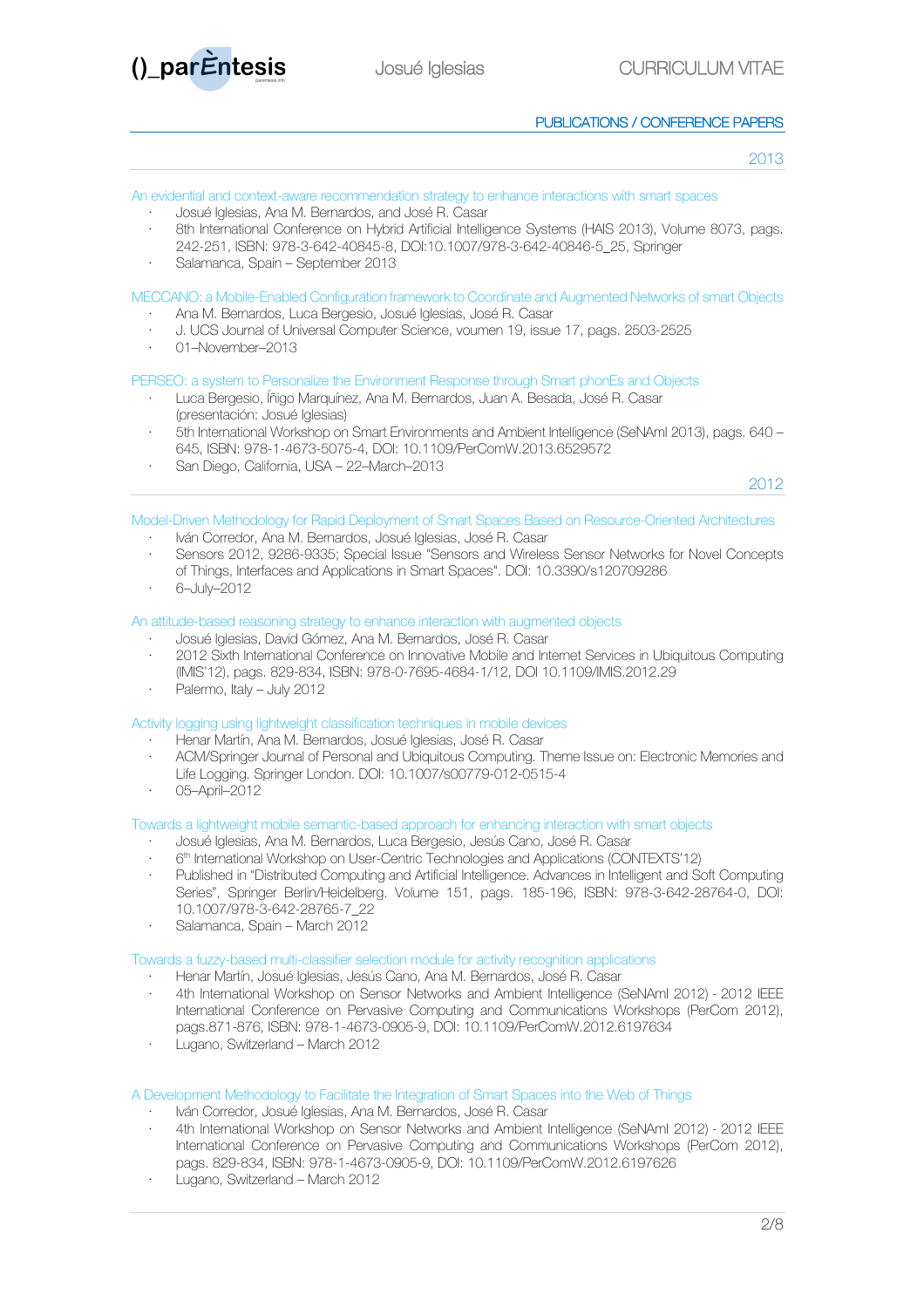

#### Design and validation of a light inference system to support embedded context reasoning

- · Josué Iglesias, Ana M. Bernardos, Paula Tarrío, José R. Casar, Henar Martín
- · ACM/Springer Journal of Personal and Ubiquitous Computing. Theme Issue on: Sensor-driven Computing and Applications for Ambient Intelligence. Springer London. Issue 7, Volume 16, pags. 781-797, DOI: 10.1007/s00779-011-0447-4.
- · 2012

Towards Integrating Fuzzy Logic Capabilities into an Ontology-based Inductive Logic Programming Framework

- · Josué Iglesias, Jens Lehmann
- 11<sup>th</sup> International Conference on Intelligent Systems Design and Applications (ISDA'11)
- Published in "Proceedings of the 11<sup>th</sup> International Conference on Intelligent Systems Design and Applications", ISBN: 978-1-4577-1676-8, DOI: 10.1109/ISDA.2011.6121843, pags. 1323 - 1328
- · Córdoba, Spain November 2011

## A Bayesian strategy to enhance the performance of indoor localization systems

- · Josué Iglesias, Ana M. Bernardos, José R. Casar
- · 5th International Workshop on User-Centric Technologies and Applications (CONTEXTS'11)
- · Published in "User-Centric Technologies and Applications. Advances in Intelligent and Soft Computing Series", Springer Berlin/Heidelberg. Volume 94, pags. 79-92, ISBN: 978-3-642-19907-3, DOI: 10.1007/978-3-642-19908-0\_9
- · Salamanca, Spain April 2011

## A ubiquitous activity-monitor to prevent sedentariness (DEMO)

- · Josué Iglesias, Jesús Cano, Ana M. Bernardos, José R. Casar
- · 9th IEEE International Conference on Pervasive Computing and Communications (PerCom 2011)
- · Published in "PerCom 2011 Workshop Proceedings", ISBN: 978-1-61284-938-6, DOI: 10.1109/PERCOMW.2011.5766894, pags. 319 -321
- · Seattle (Washington), USA March 2011

## Mobile Indoor Augmented Reality - Exploring applications in hospitality environments

- · Ana M. Bernardos, Jesús Cano, Josué Iglesias, José R. Casar
- · 1st International Conference on Pervasive and Embedded Computing and Communication Systems (PECCS 2011)
- · Proceedings of the 1st International Conference on Pervasive and Embedded Computing and Communication Systems, César Benavente-Peces and Joaquim Filipe Eds., SciTePress, ISBN: 978-989- 8425-48-5, pags. 232-236
- · Algarve, Portugal March 2011

2010

#### A light reasoning infrastructure to enable context-aware mobile applications

- · Josué Iglesias, Ana M. Bernardos, Alejandro Álvarez, Marcos Sacristán
- · 3rd International Workshop on Sensor Networks and Ambient Intelligence (SeNAmI 2010)
- Published in "Proceedings of the 2010 IEEE/IFIP International Conference on Embedded and Ubiquitous Computing", ISBN: 978-0-7695-4322-2, DOI: 10.1109/EUC.2010.64, pags.386-391
- · Hong Kong, China December 2010

### Data modeling for Ambient Home Care Systems

- · Ana M. Bernardos, M. del Socorro Bernardos, Josué Iglesias, José R. Casar
- · 4th International Workshop on User-Centric Technologies and Applications (CONTEXTS'10)
- · Published in "Proceedings of the International Symposium on Distributed Computing and Artificial Intelligence 2010 (DCAI´10)". Volume 79, pags. 333-340, ISBN: 978-3-642-14882-8, DOI: 10.1007/978- 3-642-14883-5\_43
- · Valencia, Spain September 2010

# Using context-awareness to foster active lifestyles

- · Ana M. Bernardos, Eva Madrazo, Henar Martín, José R. Casar (presentación: Josué Iglesias)
- · 4th International Workshop on User-Centric Technologies and Applications (CONTEXTS'10)
- · Published in "Proceedings of the International Symposium on Distributed Computing and Artificial Intelligence 2010 (DCAI´10)", ISBN: 978-3-642-14882-8, DOI: 10.1007/978-3-642-14883-5\_38, pags. 291-299
- · Valencia, Spain September 2010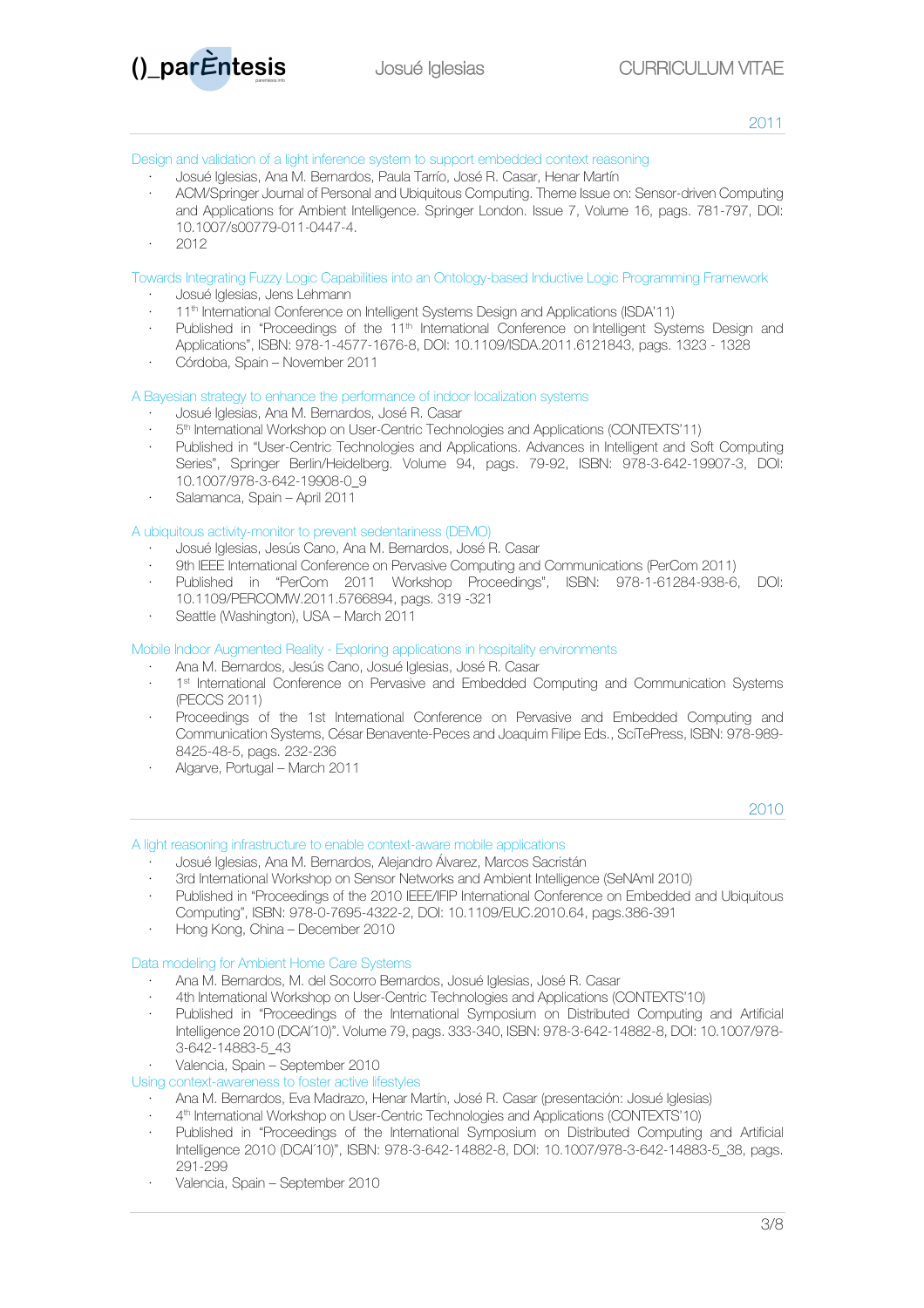

#### An RFID-enabled framework to support Ambient Home Care Services

- · Henar Martín, Eduardo Metola, Luca Bergesio, Ana M. Bernardos, Josué Iglesias, José R. Casar
- 3<sup>rd</sup> International EURASIP Workshop on RFID Technology (RFID 2010)
- · Published in "Proceedingos of the 3rd International EURASIP Workshop on RFID Technology, RFID 2010", pags. 30-33, ISBN: 978-84-96997-47-9
- La Manga del Mar Menor, Cartagena, Spain September 2010

#### An embeddable fusion framework to manage context information in mobile devices

- · Ana M. Bernardos, Eva Madrazo, José R. Casar (speaker: Josué Iglesias)
- · 5th International Conference on Hybrid Artificial Intelligence Systems (HAIS'10)
- · Published in "Hybrid Artificial Intelligence Systems", ISBN: 978-3-642-13802-7, DOI: 10.1007/978-3- 642-13803-4\_58, pags. 468-477
- · San Sebastián, Spain June 2010

2009

# Designing a Framework to Handle Context Information

- · Ana Hristova, Josué Iglesias, Ana M. Bernardos, José R. Casar
- 3<sup>rd</sup> International Workshop on User-Centric Technologies and Applications (MADRINET'09)
- · Published in "Proceedings of the 3rd Workshop in User-Centric Technologies and Applications", ISBN: 978-84-613-27140, pags. 30-35
- · Salamanca, Spain June 2009

#### Moving forward on u-healthcare: A framework for patient-centric context management

- · Ana Isabel Calvo-Alcalde, Ana M. Bernardos, Josué Iglesias, Juan José Andrés-Gutiérrez, Esteban Pérez-Castrejón, José R. Casar
- 3<sup>rd</sup> International Workshop on User-Centric Technologies and Applications (MADRINET'09)
- Published in "Proceedings of the 3<sup>rd</sup> Workshop in User-Centric Technologies and Applications", ISBN: 978-84-613-27140, pags. 10-15
- · Salamanca, Spain June 2009

#### Deploying context-aware services: A case study of rapid prototyping

- · Ana M. Bernardos, Paula Tarrío, Josué Iglesias, José R. Casar
- · 6th IEEE Conference on Consumer Communications and Networking Conference (CCNC)
- Published in "Proceedings of the 6<sup>th</sup> IEEE Conference on Consumer Communications and Networking Conference", ISBN: 978-1-4244-2308-8, pags. 1407-1411
- · Las Vegas, EE.UU. January 2009

2008

#### Design and deployment of context-aware services: a prototyping case-study

- · Ana M. Bernardos, Paula Tarrío, Josué Iglesias, José R. Casar
- 2<sup>nd</sup> International Workshop on User-Centric Technologies and Applications (MADRINET'08)
- · Published in "International Symposium on Distributed Computing and Artificial Intelligence 2008 (DCAI 2008)", ISBN: 978-3-540-85862-1. Volume 50, pags. 711-719, ISBN: 978-3-540-85862-1, DOI: 10.1007/978-3-540-85863-8\_84
- · Salamanca, Spain October 2008

Integration of ADS-B surveillance data in operative multiradar tracking processors

- · Gonzalo de Miguel Vela, Josué Iglesias, Juan Besada, Jesús García
- 11<sup>th</sup> International Conference on Information Fusion
- Published in "Proceedings of the 11<sup>th</sup> International Conference on Information Fusion (FUSION'2008)", ISBN: 978-3-8007-3092-6, pags. 1-8
- · Köln, Germany July 2008

Diseño y despliegue de servicios móviles basados en contexto: un caso de estudio

- · Ana M. Bernardos, Paula Tarrío, Josué Iglesias, José R. Casar
- 3<sup>rd</sup> Iberian Conference on Information Systems and Technologies (CISTI'08)
- · Published in "Proc. of the 3rd Iberian Conference on Information Systems and Technologies", ISBN: 978- 84-612-4476-8, pags. 1087-1098
- · Orense, Spain June 2008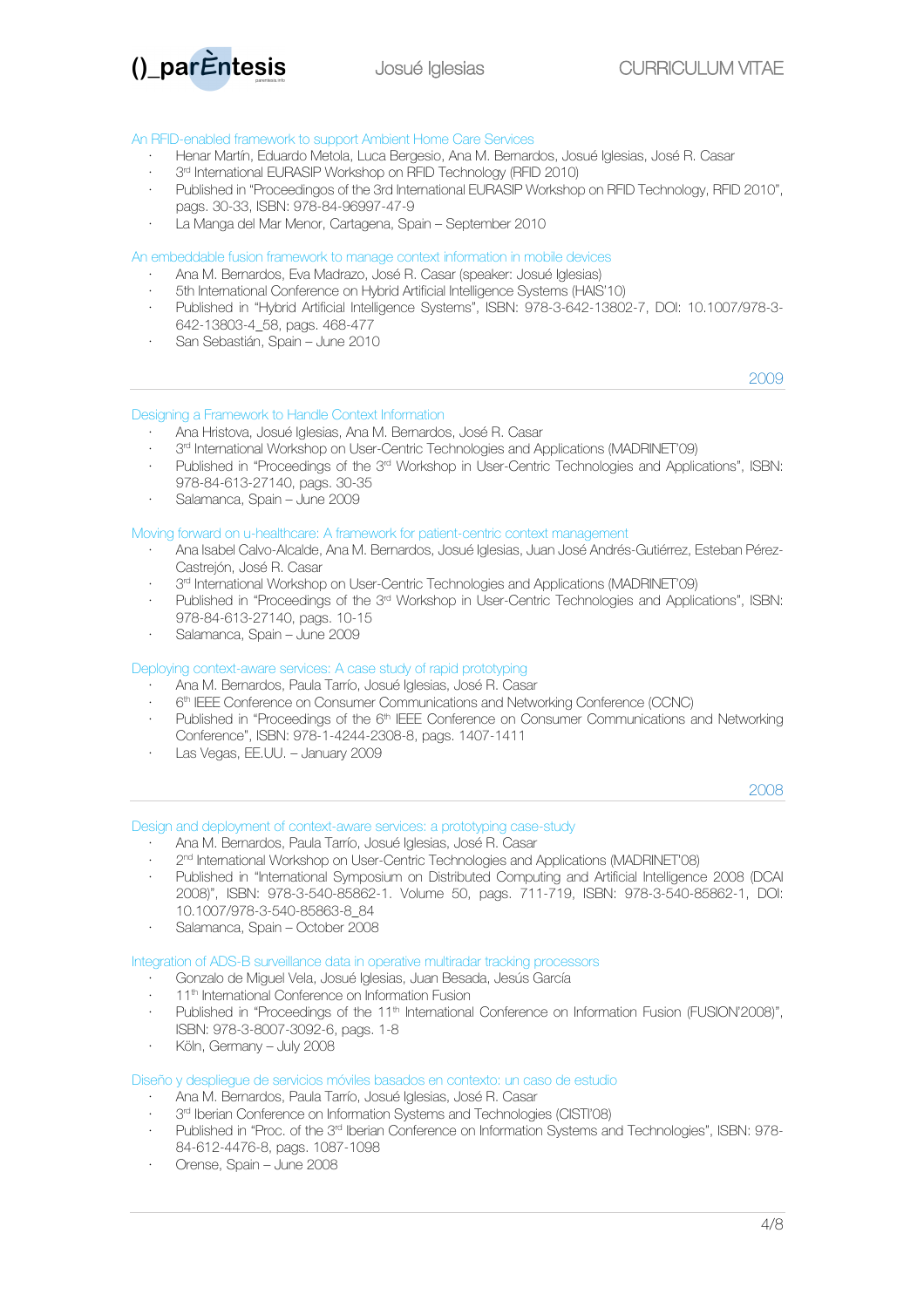

# Technical committee program member (reviewer)

· WF-IoT

(The 2015 IEEE World Forum on Internet of Things; Applications, Technologies and Societal Impacts of Internet of Things; 14-16 December 2015 \_ Milano, Italy)

· Information Fusion

(Volume 23, May 2015, Pages 16-24, ISSN 1566-2535)

· HAIS 2014

(The 8th International Conference on Hybrid Artificial Intelligent Systems)

Fusion 2014

(17th International Conference on Information Fusion; Salamanca, 7-10th July 2014)

· DATE 2014

(Design, Automation & Test in Europe; The European event for electronic systems design & test; Dresden, Germany, March 24–28, 2014)

SeNAmi 2013

(5th International Workshop on Smart Environments and Ambient Intelligence; 18-22 marzo; San Diego, California, USA)

SeNAml 2012

(4th International Workshop on Sensor Networks and Ambient Intelligence; 19-23 marzo; Lugano, Suiza) · ISDA 2011

- 
- (11th International Conference on Intelligent Systems Design and Applications; 22-24 November; Córdoba) · Special Issue SeNAmI: Journal of Ambient Intelligence and Humanized Computing ISSN: 1868-5137 (Print) 1868-5145 (Online)

# Congress chair-man

· SeNAmI 2013

(5th International Workshop on Smart Environments and Ambient Intelligence; 18-22 marzo; San Diego, California, USA)

· SeNAmI 2012 (4th International Workshop on Sensor Networks and Ambient Intelligence; 19-23 marzo; Lugano, Switzerland)

# RESEARCH PROJECTS PARTICIPATED

INFUSA: Integración de Técnicas de Fusión e Interpretación para el Desarrollo de Servicios basados en Estimación de Actividad en Espacios Inteligentes

- · Ministerio de Ciencia e Innovación (TIN2011-28620-C02-02)
- · Main researcher: José Ramón Casar Corredera
- · 2012

#### SABESS: Social Awareness Based Emergency Situation Solver

- · INNPACTO 2011, Ministerio de Ciencia e Innovación (IPT-2011-1052-390000)
- · Main researcher: José Ramón Casar Corredera
- · 2011 2014

## THOFU: Tecnologías para el HOtel del FUturo

- · CENIT, Ministerio de Ciencia e Innovación + CDTI + private fundings
- · Main researcher: José Ramón Casar Corredera
- $\cdot$  2010 2013

# CONTEXTS: CONcepts and Technology Enablers for conteXt-aware Services

- · Programa de Actividades de I+D entre Grupos de Investigación en Tecnologías de la Comunidad de Madrid, Consejería de Educación
- · Main researcher: José Ramón Casar Corredera
- · 2010 2013

### LOCATIL: Técnicas de Fusión de Sensores y Razonamiento Distribuido para el Desarrollo de Servicios Basados en Localización y Contexto: aplicación en AAL (Ambient-Assisted Living)

- · Plan Nacional de I+D+i 2008-2011, Ministerio de Ciencia e Innovación
- · Main researcher: José Ramón Casar Corredera
- · 2009 2011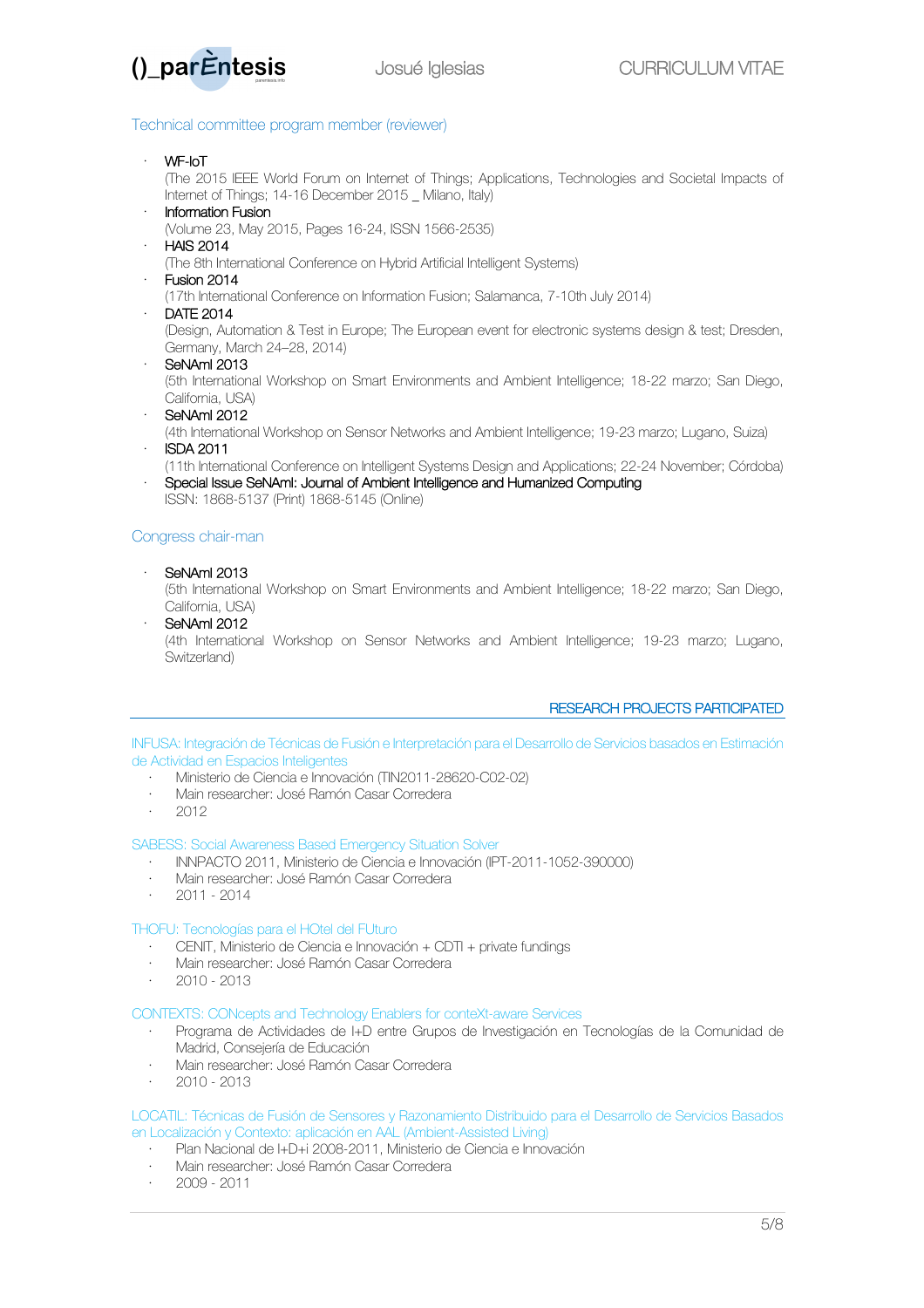

PIRAMIDE: Personalizable Interactions with Resources on AMI-Enabled Mobile Dynamics Environments.

- · Ministerio de Industria, Turismo y Comercio + private fundings
- · Main researcher: José Ramón Casar Corredera
- · September 2008 December 2010

MADRINET: Multidisciplinary Advanced Research in User-Centric Wireless Network Enabling Technologies

- · Comunidad de Madrid, Consejería de Educación
- · Main researcher: José Ramón Casar Corredera
- · December 2005 December 2009

COLOCAME: Integración de comunicaciones, localización y provisión inteligente de contenidos: arquitectura para servicios móviles emergentes

- · CICYT + Ministerio de Educación y Ciencia
- · Main researcher: José Ramón Casar Corredera
- · January 2006 December 2008

Técnicas avanzadas de análisis y explotación de datos de tráfico aéreo y simulación (segunda fase de MASDATA)

- · AENA
- · Main researchers: José Ramón Casar Corredera y Juan Alberto Besada Portas
- · July 2007 June 2008

Tecnologías de vigilancia, navegación y detección/resolución de conflictos para los futuros sistemas europeos de gestión de tráfico aéreo CNS/ATM

- · Plan Nacional I+D+i, Ministerio de Ciencia e Innovación
- · Main researcher: Gonzalo de Miguel Vela
- · January 2009 December 2011

#### AmIVital: Entorno Personal Digital para la Salud y el Bienestar

- · CENIT, MINER + CDTI + private fundings. Realizado mediante tres subcontratos con:
- · Telefónica R+D<br>· Siemens
	- · Siemens
	- · Telvent Interactiva S.A.
- · Main researcher: José Ramón Casar Corredera
- · 2007 December 2010

# COMPLEMENTARY EDUCATION

#### Seminars and conferences

| Name                                                                                                        | Organizer                                  | Location                                 | Date                 |
|-------------------------------------------------------------------------------------------------------------|--------------------------------------------|------------------------------------------|----------------------|
| 1 <sup>st</sup> Interdisciplinary Course "Digital Culture and<br>Citizenship"                               | Faculty of<br>Philosophy and<br>Letters    | Autonomous<br>University of Madrid       | $19-$<br>22/06/2004  |
| Aruba Networks equipment and technology<br>update day                                                       | Aruba Networks                             | Madrid                                   | 04/02/2008           |
| Seminar on applications and mobile services<br>platforms development                                        | movilForum                                 | Telefónica R+D<br>Madrid                 | 09/04/2008           |
| <b>Location Based Services seminar</b>                                                                      | movilForum                                 | Telefónica R+D<br>Madrid                 | 10/04/2008           |
| Ultra Mobile Pcs Workshops                                                                                  | movilForum                                 | Telefónica R+D<br>Madrid                 | 12/06/2008           |
| 1st User Generated Services Workshop                                                                        | FP6 IST<br>"OPUCE project"                 | <b>Technical University</b><br>of Madrid | $25 -$<br>26/06/2008 |
| Workshop on technologies to support elder<br>citizens quality of living                                     | Cátedra Club de<br>Roma<br>de la UPM       | <b>Technical University</b><br>of Madrid | 15/06/2009           |
| IEEE workshop on the Semantic Web in<br>Spanish Industry                                                    | <b>IEEE Student</b><br><b>Board Madrid</b> | <b>Technical University</b><br>of Madrid | 09/12/2009           |
| Madroño seminar: Guide for "Open Access"<br>data management plan construction in<br>Horizonte 2020 (PaugDa) | Consorcio<br>Madroño                       | <b>Technical University</b><br>of Madrid | 25/02/2015           |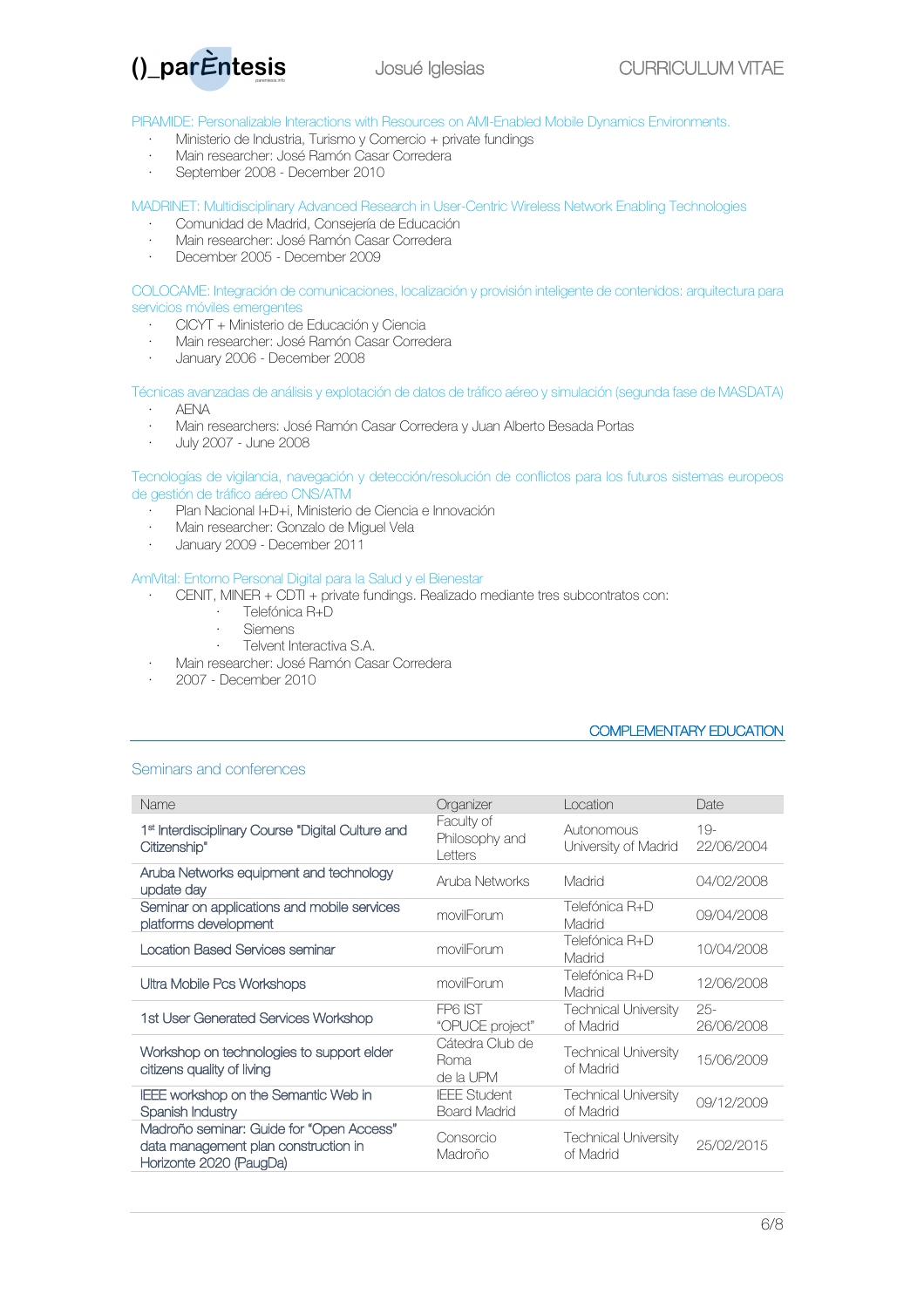

# Seminars and conferences

(cont.)

| Name                                                                                       | Speaker                          | Location                                            | Date                 |
|--------------------------------------------------------------------------------------------|----------------------------------|-----------------------------------------------------|----------------------|
| IV Workshop on Data Journalism                                                             | Open Knowledge<br>Spain          | Medialab-Prado y<br>Fundación Telefónica,<br>Madrid | 05-<br>07/05/2016    |
| National Workshop on Network of<br><b>Telematic Teaching and Judicial</b><br>Investigation | COITT                            | Madrid, COITT                                       | 06-<br>07/05/2016    |
| 3 <sup>er</sup> Workshop on Dissemination and<br>Communication of Science                  | Scientific Culture<br>l Jnit     | Technical University of<br>Madrid                   | 27/10/2016           |
| CARTO BUILDER introductory workshop                                                        | GeoInquietos<br>Madrid           | Medialab-Prado                                      | 05/11/2016           |
| Il Citizens Science Meeting                                                                | Fundación Ibercivis              | Medialab-Prado                                      | $25-$<br>26/11/2016  |
| H2020 proposal writing workshop                                                            | <b>INSPIRALIA</b>                | Madrid                                              | 06/03/2017           |
| Digital Humanities Project Day                                                             | Biblioteca Nacional<br>de España | Madrid                                              | 14/03/2017           |
| Startup Job Fair                                                                           | Google Campus                    | Madrid                                              | 22/05/2017           |
| <b>ICT 2018</b>                                                                            | European<br>Commission           | Vienna                                              | $04 -$<br>06/12/2018 |
| <b>ERASMUS+ Proposals Evaluator Course</b><br>(Mark: 9.07 / 10)                            | <b>SEPIE</b>                     | Madrid                                              | $01 -$<br>25/03/2019 |

# Other issues

A selection of other courses, workshops and experiences is included next. Although not directly related to my main occupation, they can help to complete a more comprehensive view of my personal interests and concerns.

*Courses, workshops and experiences – social networks and Internet*

| May. 2017                                                              | <b>BIG DATA introduction</b><br>14/03/2017 - 16/03/2017<br>La Casa Encendida; Madrid                                                                  |  |
|------------------------------------------------------------------------|-------------------------------------------------------------------------------------------------------------------------------------------------------|--|
|                                                                        | Apr. – Jun. 2017 Course on computer expertise specialized in digital gender violence<br>Stop Digital Gender Violence Association                      |  |
| Nov. 2015                                                              | Radical Community Manager course<br>14-15/11/2015<br>Asociación Espiral; Medialab-Prado; Madrid                                                       |  |
| from 2007                                                              | "Federación de jóvenes investigadores" online forum moderator<br>htt://precarios.org                                                                  |  |
| Jul. 2007                                                              | Web design strategies<br>23/07/2007 - 27/07/2007<br>$IBM + CFIM$                                                                                      |  |
| Courses, workshops and experiences - digital arts and maker collective |                                                                                                                                                       |  |
| 2017                                                                   | Interactive video game development (Java and Processing programming)<br>Facade-TV in Medialab-Prado; Madrid                                           |  |
| oct. 2016                                                              | Exploiting sensors with Processing and Arduino (workshop with Luis Díaz)<br>17-20/10/2016<br>Faculty of Fine Arts - Universidad Complutense de Madrid |  |